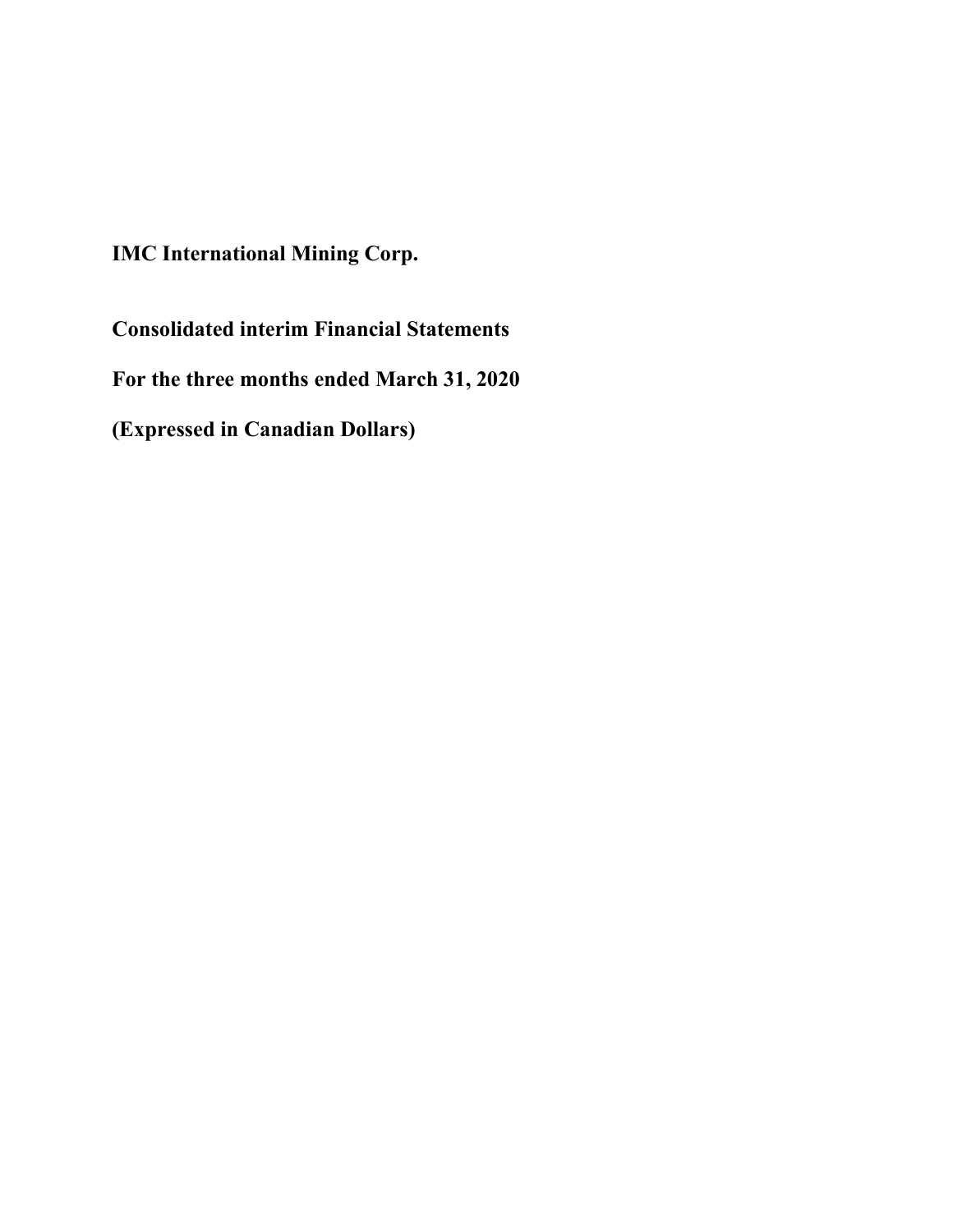# **NOTICE TO READER**

Under National Instrument 51-102, Part 4, subsection 4.3(3)(a), if an auditor has not performed a review of the condensed consolidated interim financial statements, they must be accompanied by a notice indicating that the condensed consolidated interim financial statements have not been reviewed by an auditor.

The accompanying unaudited condensed consolidated interim financial statements of IMC International Mining Corp. (the "Company") have been prepared by and are the responsibility of management. These condensed consolidated interim financial statements for the three months ended March 31, 2020 have not been reviewed or audited by the Company's independent auditors. All amounts are stated in Canadian Dollars.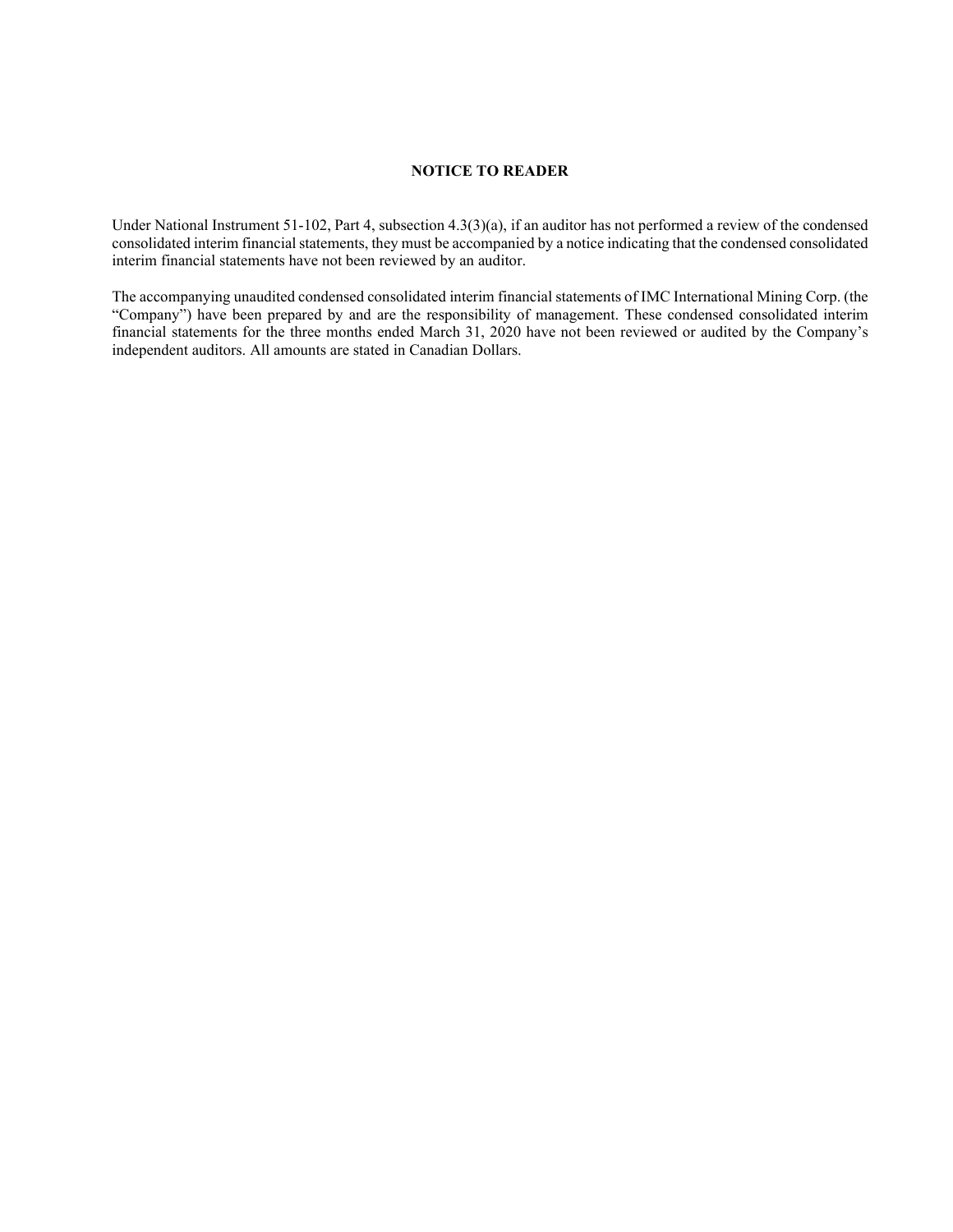| As at                                      | Note | <b>March 31, 2020</b> |      | <b>December 31, 2019</b><br>(audited) |
|--------------------------------------------|------|-----------------------|------|---------------------------------------|
|                                            |      |                       |      |                                       |
| <b>ASSETS</b>                              |      |                       |      |                                       |
| <b>Current Assets</b>                      |      |                       |      |                                       |
| Cash                                       |      | \$<br>9,366           | - \$ | 1,769                                 |
| Amounts receivable                         |      | 14,485                |      | 10,026                                |
| Prepaid expenses                           |      | 578,512               |      | 273,560                               |
| Promissory Note Receivable                 | 11   | 75,974                |      | 195,974                               |
|                                            |      | 678,337               |      | 481,329                               |
| <b>Non-current Assets</b>                  |      |                       |      |                                       |
| Exploration and evaluation assets          | 5    | 275,397               |      | 266,165                               |
| <b>TOTAL ASSETS</b>                        |      | \$<br>953,734         | S    | 747,494                               |
|                                            |      |                       |      |                                       |
| <b>LIABILITIES</b>                         |      |                       |      |                                       |
| <b>Current Liabilities</b>                 |      |                       |      |                                       |
| Accounts payable and accrued liabilities   |      | \$<br>144,068         | \$   | 94,734                                |
|                                            |      |                       |      |                                       |
| <b>SHAREHOLDERS' EQUITY</b>                |      |                       |      |                                       |
| Share capital                              | 6    | 1,783,070             |      | 1,016,820                             |
| Contributed Surplus                        |      | 290,250               |      | 290,250                               |
| Accumulated deficit                        |      | (1,263,654)           |      | (654,310)                             |
| <b>Total equity</b>                        |      | 809,666               |      | 652,760                               |
| TOTAL LIABILITIES AND SHAREHOLDERS' EQUITY |      | \$<br>953,734         | S    | 747,494                               |

Share split - Notes 1 and 6 Going concern – Note 2 Subsequent events – Note 12 and 6

These consolidated interim financial statements were authorized for issue by the Board of Directors on June 1, 2020.

Approved on behalf of the Board of Directors:

*"Brian Thurston",* Director *"Mike Aujla",* Director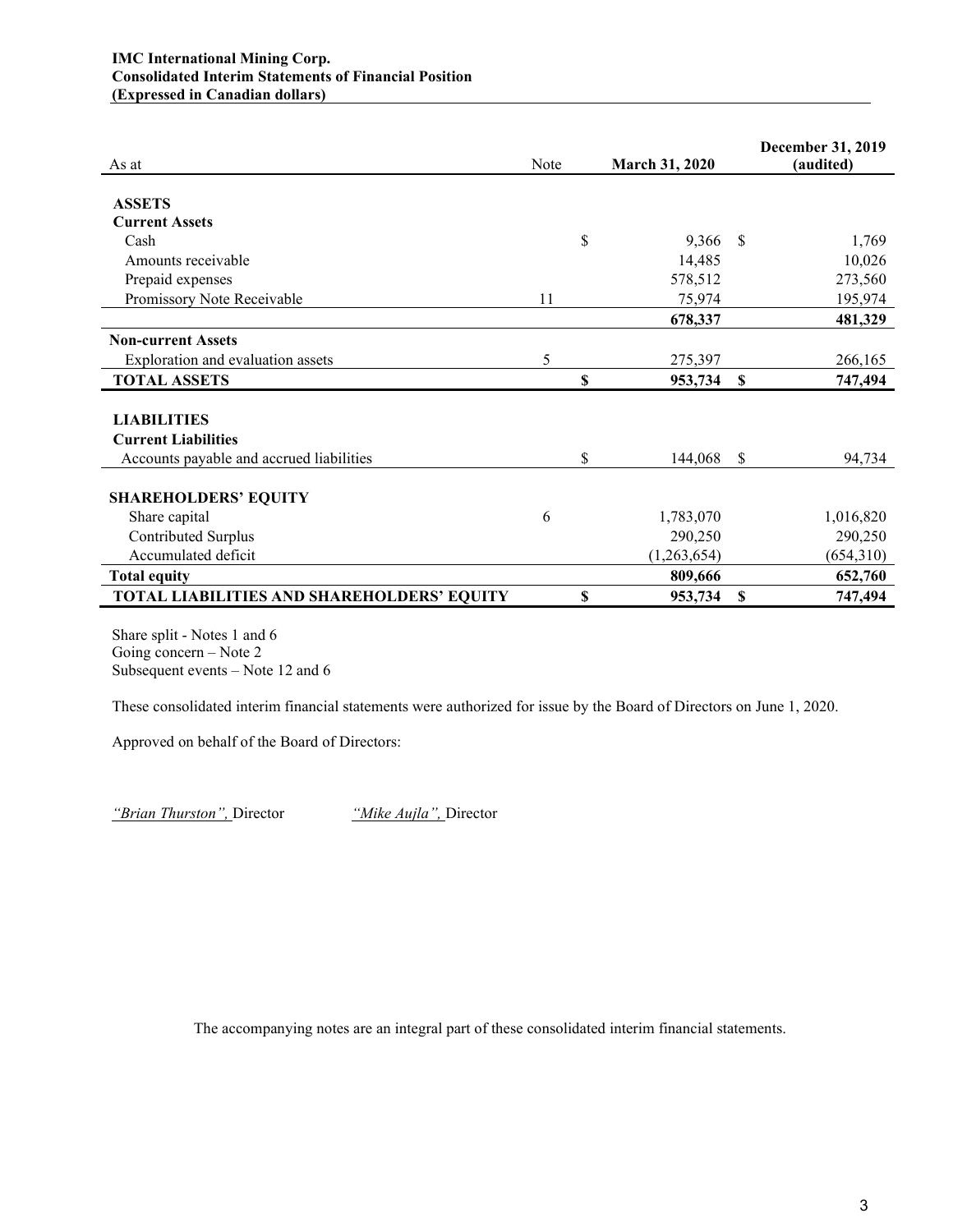## **IMC International Mining Corp. Consolidated Interim Statements of Loss and Comprehensive Loss For the three months ended March 31 (Expressed in Canadian dollars)**

|                                                      | Note | 2020       |          | 2019      |
|------------------------------------------------------|------|------------|----------|-----------|
| <b>EXPENSES</b>                                      |      |            |          |           |
| Advertising and marketing                            | \$   | 455,894    | - \$     |           |
| Consulting                                           |      | 22,296     |          |           |
| Filing fees                                          |      | 27,652     |          | 2,090     |
| Office                                               |      |            |          | 382       |
|                                                      |      | 13,037     |          |           |
| Management fees                                      | 7    | 37,000     |          | 9,450     |
| Professional fees                                    |      | 38,340     |          | 16,765    |
|                                                      |      |            |          |           |
| <b>TOTAL OPERATING EXPENSES</b>                      | \$   | (594,219)  | -S       | (28, 687) |
| <b>OTHER ITEM</b>                                    |      |            |          |           |
| Foreign exchange income                              |      | (15, 125)  |          | (7)       |
|                                                      |      |            |          |           |
| NET AND COMPREHENSIVE LOSS FOR THE PERIOD            | \$   | (609, 344) | -S       | (28, 694) |
| Loss per share, basic and diluted                    | \$   | (0.02)     | <b>S</b> | (0.01)    |
|                                                      |      |            |          |           |
| Weighted average number of common shares outstanding |      | 28,567,584 |          | 2,308,710 |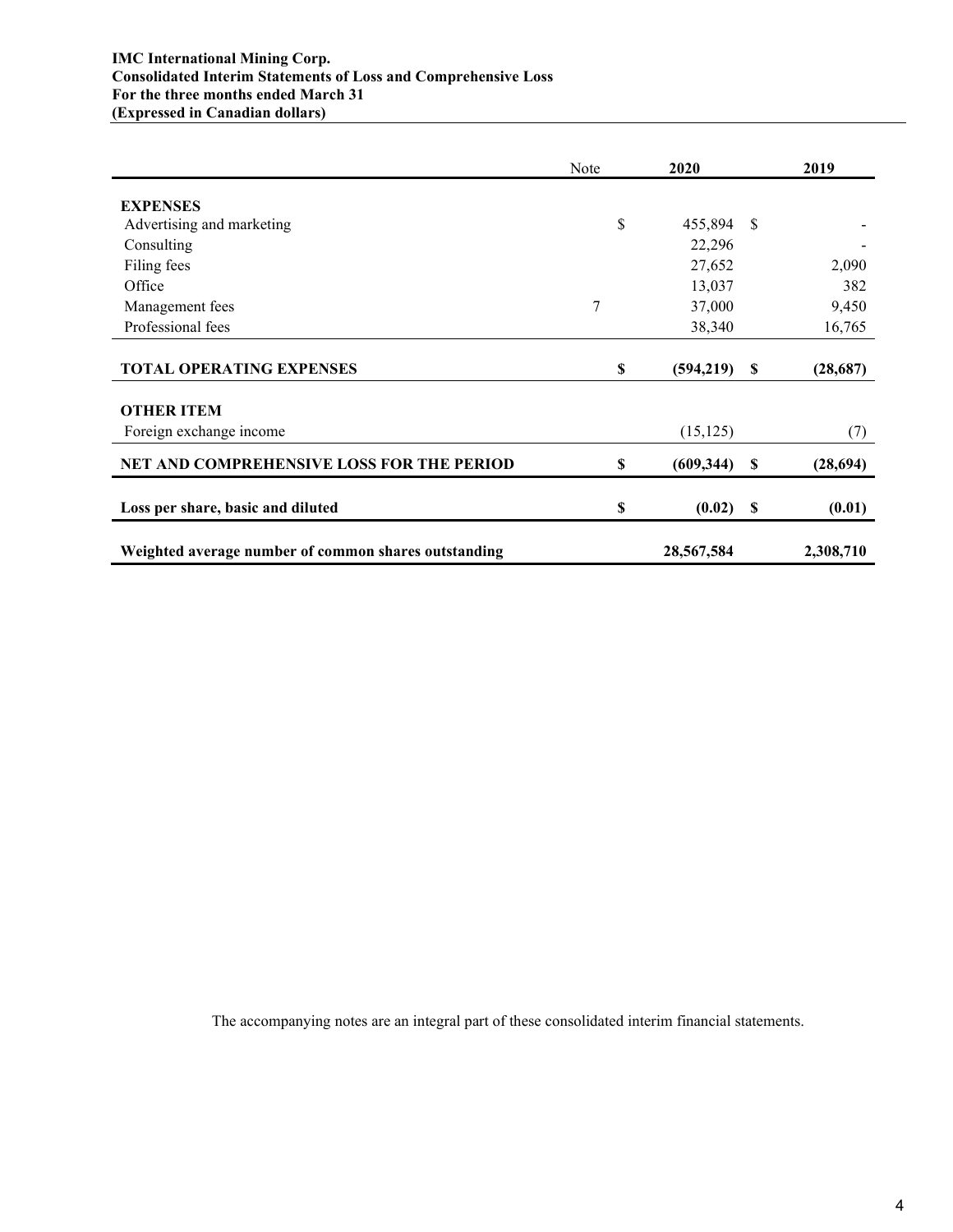## **IMC International Mining Corp. Consolidated Interim Statements of Changes in Equity For the three months ended March 31, 2020 and 2019 (Expressed in Canadian dollars)**

|                                       | <b>Share Capital</b> |           |                                  |                |                |               |
|---------------------------------------|----------------------|-----------|----------------------------------|----------------|----------------|---------------|
|                                       |                      |           | <b>Subscriptions Contributed</b> |                |                | <b>Total</b>  |
|                                       |                      | Amount    | <b>Received</b>                  | <b>Surplus</b> | <b>Deficit</b> | <b>Equity</b> |
|                                       | <b>Number</b>        | \$        | \$                               | \$             | \$             | \$            |
| Balance, December 31, 2019            | 27,205,392           | 1,016,820 |                                  | 290,250        | (654,310)      | 652,760       |
| Warrants Exercised                    | 210,000              | 21,000    |                                  |                |                | 21,000        |
| Private Placement                     | 3,110,000            | 777,500   |                                  |                |                | 777,500       |
| Share issuance cost                   |                      | (32,250)  |                                  |                |                | (32,250)      |
| Net loss                              |                      |           |                                  |                | (609, 344)     | (609, 344)    |
| Balance, March 31, 2020               | 30,525,392           | 1,744,070 |                                  | 290,250        | (1,263,654)    | 809,666       |
| Balance, December 31, 2018            | 2                    |           |                                  |                | (18,900)       | (18, 899)     |
| Subscriptions received                |                      |           | 400,000                          |                |                | 400,000       |
| Shares issued pursuant to Arrangement | 6,493,242            | 113,319   |                                  |                |                | 113,319       |
| Net loss                              |                      |           |                                  |                | (28,694)       | (28, 694)     |
| Balance, March 31, 2019               | 6,493,244            | 113,320   | 400,000                          | -              | (47, 594)      | 465,726       |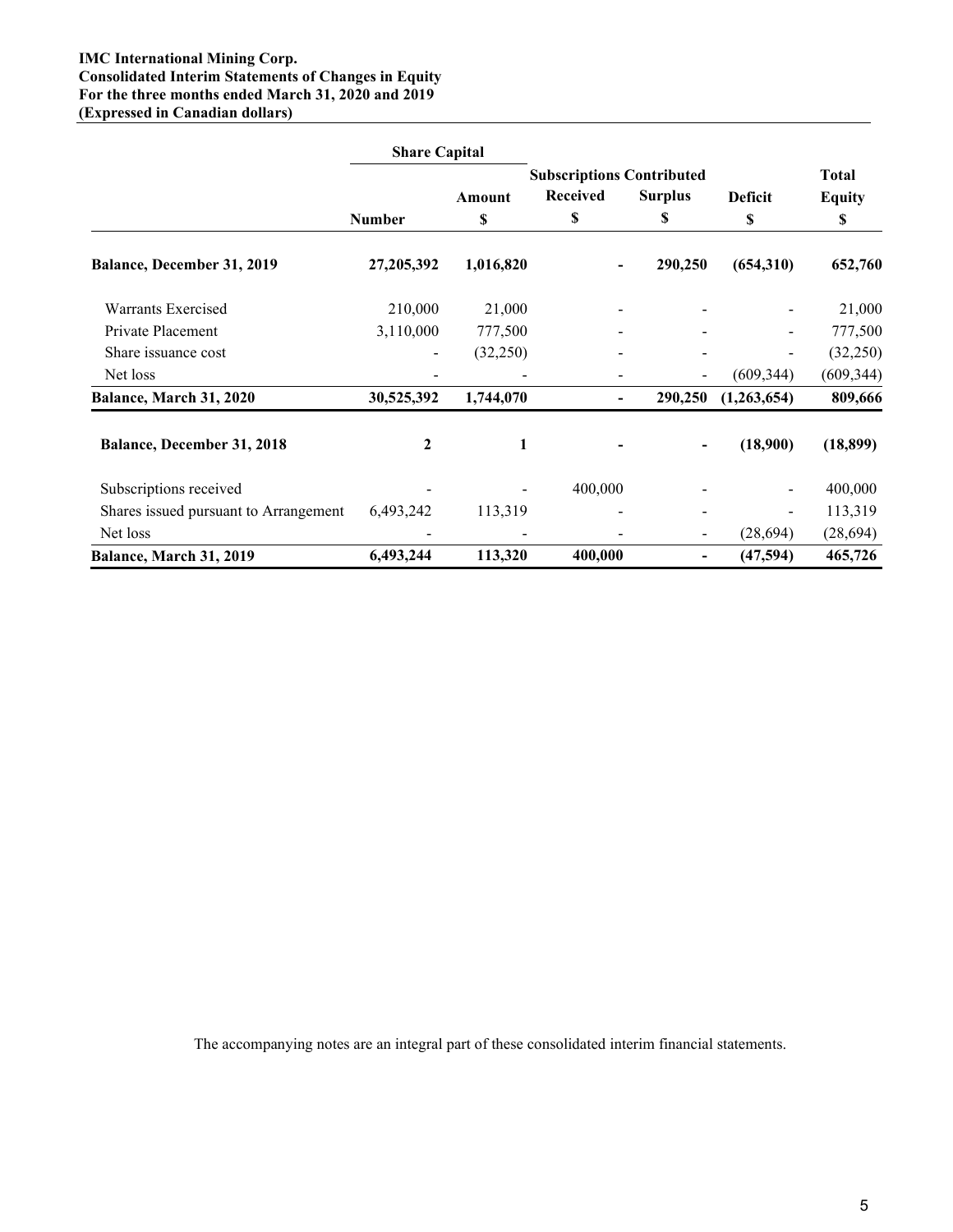|                                                | <b>March 31, 2020</b> |            |    | <b>March 31, 2019</b> |  |
|------------------------------------------------|-----------------------|------------|----|-----------------------|--|
| Cash (used in) provided by:                    |                       |            |    |                       |  |
| <b>OPERATING ACTIVITIES:</b>                   |                       |            |    |                       |  |
| <b>Net loss</b>                                | \$                    | (609, 344) | S  | (28, 694)             |  |
| Item not involving cash:                       |                       |            |    |                       |  |
| Share-based payments                           |                       |            |    |                       |  |
| Net changes in non-cash working capital items: |                       |            |    |                       |  |
| Amounts receivable                             |                       | (4, 459)   |    |                       |  |
| Prepaid expenses                               |                       | (304, 952) |    |                       |  |
| Accounts payable and accrued liabilities       |                       | 49,334     |    | 28,305                |  |
| Net cash used in operating activities          |                       | (869, 421) |    | (389)                 |  |
|                                                |                       |            |    |                       |  |
| <b>INVESTING ACTIVITY:</b>                     |                       |            |    |                       |  |
| Exploration and evaluation assets              |                       | (9,232)    |    |                       |  |
| Cash used in investing activities              |                       | (9, 232)   |    |                       |  |
| <b>FINANCING ACTIVITIES:</b>                   |                       |            |    |                       |  |
| Subscription receipts                          |                       |            |    | 400,000               |  |
| Issuance of common shares                      |                       | 745,250    |    |                       |  |
| Exercise of warrants                           |                       | 21,000     |    |                       |  |
| Promissory Note                                |                       | 120,000    |    |                       |  |
| Cash provided by financing activities          |                       | 866,250    |    | 400,000               |  |
| Change in cash                                 |                       | 7,597      |    | 399,611               |  |
| Cash, beginning of period                      |                       | 1,769      |    | 1                     |  |
|                                                |                       |            |    |                       |  |
| Cash, end of period                            | \$                    | 9,366      | \$ | 399,612               |  |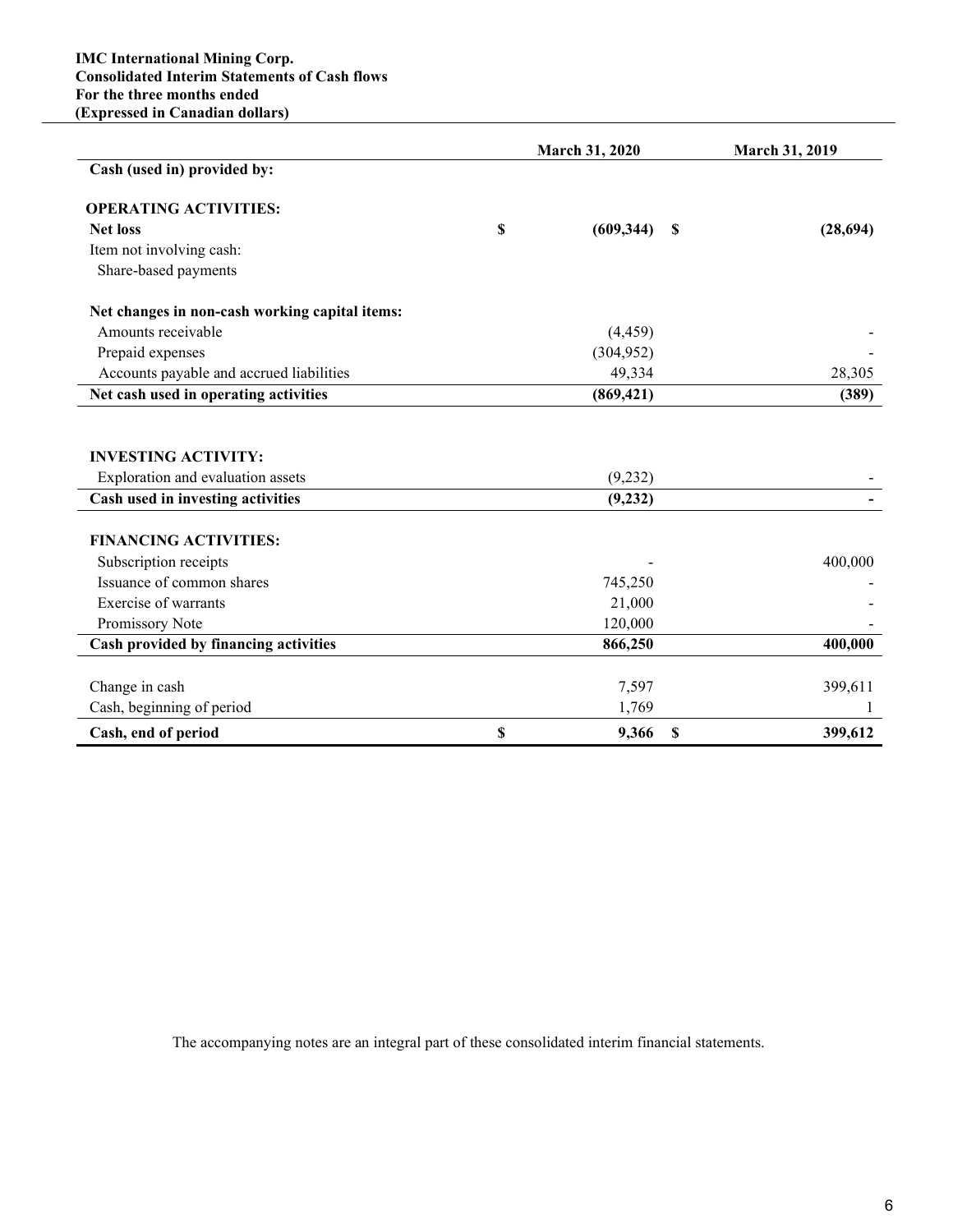## **1. NATURE OF OPERATIONS**

IMC International Mining Inc. (the "Company" or "IMC") was incorporated under the laws of British Columbia on August 30, 2018, for the purposes of a plan of arrangement ("Arrangement") with Chemesis International Inc. ("Chemesis"). IMC's head and principal business address are all located at Suite 2710, 200 Granville Street, Vancouver, British Columbia V6C 1S4. IMC's registered and records office address is Suite 2200, 885 West Georgia Street, Vancouver, British Columbia V6C 3E8.

On January 2, 2020, the Company split its shares on a 2:1 basis. All common shares, warrants and options in these consolidated interim financial statements are stated post-split.

## **2. GOING CONCERN**

The Company has no current source of operating revenue and is accordingly dependent upon the receipt of equity and/or related party debt financing on terms which are acceptable.

These consolidated interim financial statements have been prepared on the basis of accounting principles applicable to a going concern, which assumes that the Company will continue in operation for the foreseeable future and will be able to realize its assets and discharge its liabilities in the normal course of operations as they come due. In assessing whether the going concern assumption is appropriate, management takes into account all available information about the future, which is at least, but is not limited to, twelve months from the end of the reporting period. Management is aware, in making its assessment, of material uncertainties related to events or conditions that cast significant doubt upon the Company's ability to continue as a going concern.

## **3. BASIS OF PRESENTATION**

These consolidated interim financial statements have been prepared on a historical cost basis. In addition, these consolidated interim financial statements have been prepared using the accrual basis of accounting, except for cash flow information. The accounting policies below have been applied to all periods presented in these consolidated interim financial statements and are based on International Financial Reporting Standards ("IFRS") as issued by the International Accounting Standards Board ("IASB") and Interpretations of the International Financial Reporting Interpretation Committee ("IFRIC").

These consolidated interim financial statements were authorized for issue by the Board of Directors on June 1, 2020.

#### **3.1. Basis of measurement**

These consolidated interim financial statements have been prepared using the measurement basis specified by IFRS for each type of asset, liability, revenue and expense. Certain items are stated at fair value.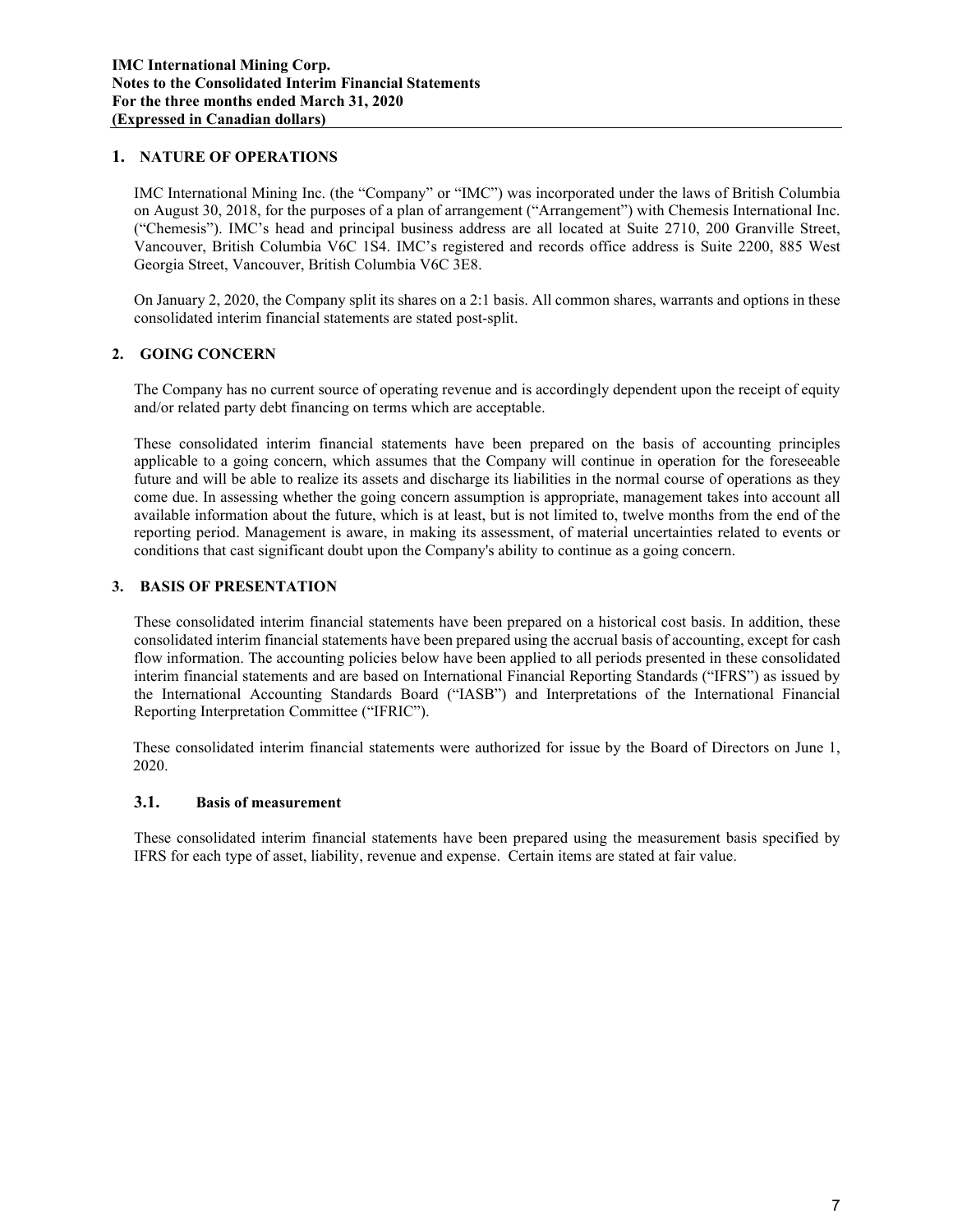## **3. BASIS OF PRESENTATION (CONTINUED)**

### **3.2. Significant judgments, estimates and assumptions**

The preparation of the Company's consolidated interim financial statements in conformity with IFRS requires management to make judgments, estimates and assumptions that affect the reported amounts of assets and liabilities and disclosures of contingent assets and liabilities at the date of the consolidated interim financial statements and the reported amounts of revenues and expenses during the reporting period. Estimates and assumptions are continually evaluated and are based on management's experience and other factors, including expectations of future events that are believed to be reasonable under the circumstances. Actual results could differ from these estimates.

## **Critical Accounting Judgments**

The assumption that the Company will be able to continue as a going concern is subject to critical judgments by management with respect to assumptions surrounding the short and long-term operating budget, expected profitability, investing and financing activities and management's strategic planning. Should those judgments prove to be inaccurate, management's continued use of the going concern assumption could be inappropriate.

## *Functional currency*

Determination of an entity's functional currency involves judgment taking into account the transactions, events, and conditions relevant to the entity. Determination of functional currency involves evaluating evidence about the primary economic environment in which the entity operations and is re-evaluated when facts and circumstances indicate that conditions have changed.

#### *Going concern*

The assessment of the Company's ongoing viability as an operating entity and determination of the related disclosures require significant judgment.

#### *Impairment of exploration and evaluation assets*

The Company is required to make significant judgments regarding the capitalization of the costs incurred in respect to its exploration and evaluation assets. The Company is also required to make significant judgments on the ongoing feasibility of mineral exploration, and whether there are indicators that the development of a specific area is unlikely, and exploration and evaluation assets should be impaired.

#### *Completeness of reclamation liabilities*

Management determines the future costs the Company will incur to complete the rehabilitation work that is required to comply with existing laws, regulations and agreements in place at each exploration site. Actual costs incurred may differ from those amounts estimated. Future changes to environmental laws and regulations could increase the extent of rehabilitation work required by the Company. Management determined at the date of the statement of financial position that no material rehabilitation provisions were required under IAS 37, Provisions, Contingent Liabilities, and Contingent Assets.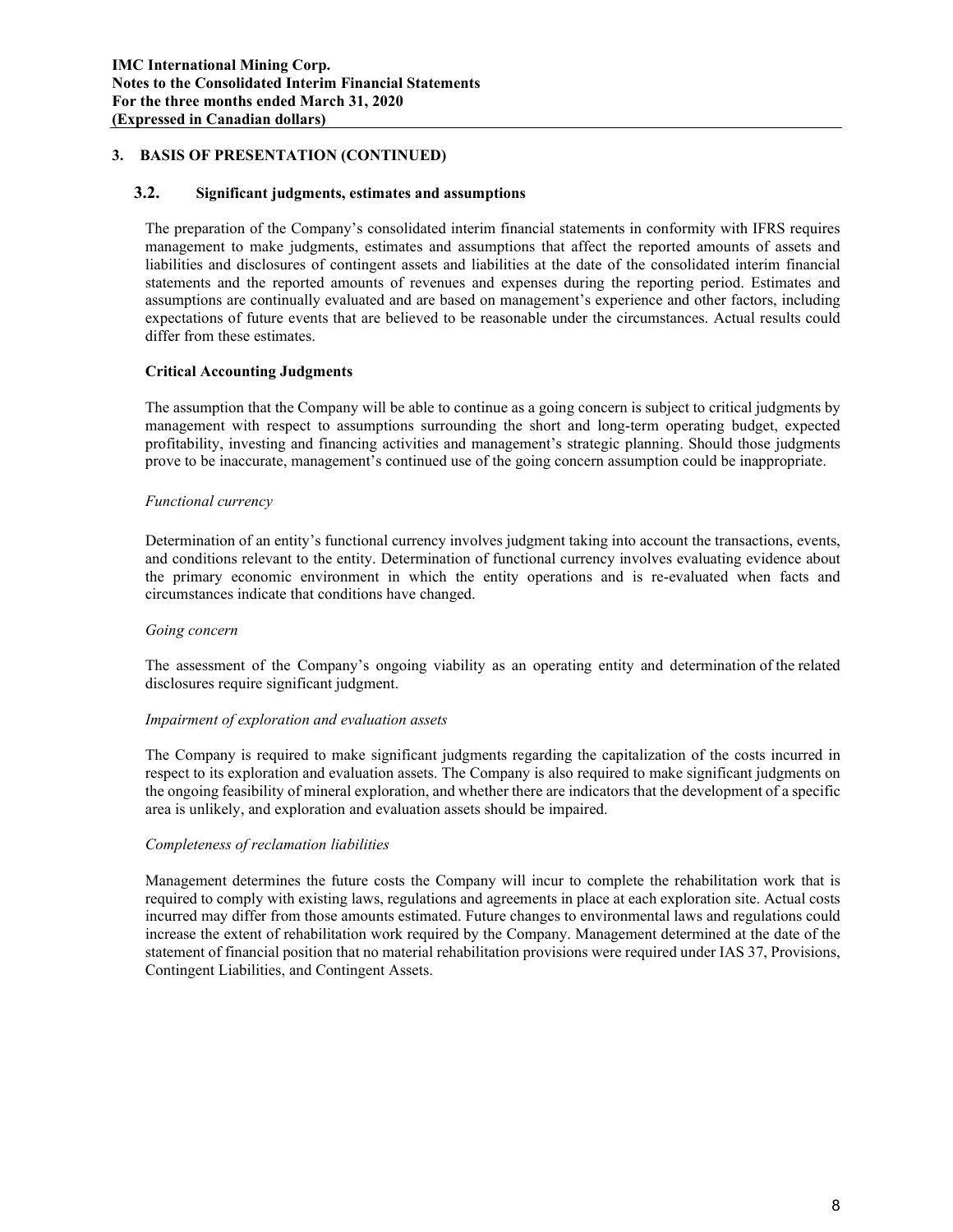### **3. BASIS OF PRESENTATION (CONTINUED)**

### **Critical Accounting Estimates**

### *Income Taxes*

The determination of income tax is inherently complex and requires making certain estimates and assumptions about future events. While income tax filings are subject to audits and reassessments, the Company has adequately provided for all income tax obligations. However, changes in facts and circumstances as a result of income tax audits, reassessments, jurisprudence and any new legislation may result in an increase or decrease in our provision for income taxes.

## **4. SIGNIFICANT ACCOUNTING POLICIES**

## **4.1 Exploration and Evaluation Assets**

## **(i) Pre-license costs:**

Costs incurred before the Company has obtained the legal right to explore are expensed as incurred.

## **(ii) Exploration and evaluation costs:**

Once the legal right to explore has been acquired, exploration and evaluation expenditures are capitalized as incurred, unless future economic benefit is not expected to be realized. The Company capitalizes, on a property by property basis, the costs of acquiring, maintaining its interest in, and exploring and evaluating mineral properties until such time as the lease expires, it is abandoned, sold or considered impaired in value. Indirect administrative costs are expensed as incurred. Exploration and evaluation properties are not depreciated during the exploration and evaluation stage.

Recovery of capitalized costs is dependent on successful development of economic mining operations or the disposition of the related mineral property.

Although the Company has taken steps to verify title to mineral properties in which it has an interest, these procedures do not guarantee the Company's title. Such properties may be subject to prior agreements or transfers, non-compliance with regulatory requirements or title may be affected by undetected defects.

#### **4.2 Decommissioning and Restoration**

The Company is subject to various governmental laws and regulations relating to the protection of the environment. The environmental regulations are continually changing and are generally becoming more restrictive.

Decommissioning and restoration obligations encompass legal, statutory, contractual or constructive obligations associated with the retirement of a long-lived tangible asset (for example, mine reclamation costs) that results from the acquisition, construction, development and/or normal operation of a long-lived asset. The retirement of a long-lived asset is reflected by an other-than-temporary removal from service, including sale of the asset, abandonment or disposal in some other manner.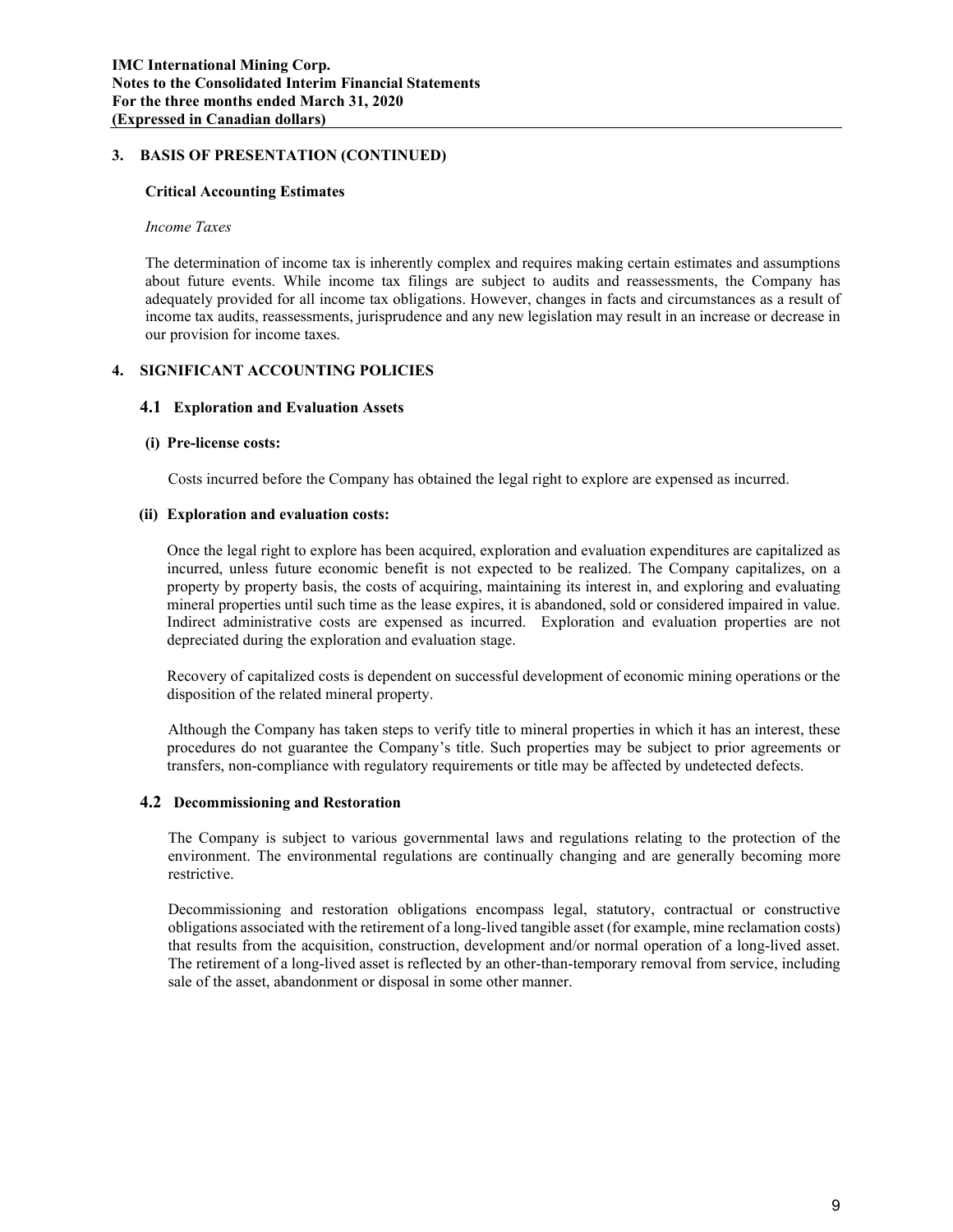### **4.3 Exploration and Evaluation Assets**

The fair value of a liability for decommissioning and restoration is recorded in the period in which the obligation first arises. The Company records the estimated present value of future cash flows associated with site closure and reclamation as a long-term liability and increases the carrying value of the related assets for that amount. Over time, the liability is increased to reflect an interest element in the estimated future cash flows (accretion expense) considered in the initial measurement of fair value. The capitalized cost is depreciated on either the unit-of-production basis or the straight-line basis, as appropriate. The Company's estimates of its provision for decommissioning and restoration obligations could change as a result of changes in regulations, changes to the current market-based discount rate, the extent of environmental remediation required, and the means of reclamation or cost estimates. Changes in estimates are accounted for in the period in which these estimates are revised.

As at December 31, 2019 and 2018, the Company has determined that it does not have any decommissioning and restoration obligations related to current or former operations.

## **4.4 Impairment of exploration and evaluation assets**

Management reviews the carrying values of its exploration and evaluation assets on an annual basis, or when an impairment indicator exists, to determine whether an impairment should be recognized. In making its assessment, management considers, among other things, exploration results to date and future exploration plans for a particular property. In addition, acquisition costs related to relinquished property rights are written off in the period of relinquishment. Capitalized acquisition costs in respect of the Company's exploration and evaluation assets may not be recoverable and there is a risk that these costs may be written down in future periods. Impairment is charged through profit and loss.

The recoverability of amounts shown as exploration and evaluation assets is dependent upon the discovery of economically recoverable reserves, the Company's ability to obtain financing to develop the properties, and the ultimate realization of profits through future production or sale of the properties.

Where an impairment loss subsequently reverses, the carrying amount of the asset (or cash-generating unit) is increased to the revised estimate of its recoverable amount, but to an amount that does not exceed the carrying amount that would have been determined had no impairment loss been recognized for the asset (or cash-generating unit) in prior years. A reversal of an impairment loss is recognized immediately in profit or loss.

#### **4.5 Functional Currency**

The functional currency is the currency of the primary economic environment in which an entity operates and may differ from the currency in which the entity enters transactions. The functional currency of the Company is the Canadian dollar. The functional currency of Company and its subsidiaries is the Canadian dollar.

Transactions in currencies other than the functional currency are translated to the functional currency at exchange rates prevailing on the dates of the transactions. Monetary assets and liabilities that are denominated in currencies other than the functional currency are translated to the functional currency using the exchange rate prevailing on the date of the statement of financial position, while non-monetary assets and liabilities are translated at historical rates.

Exchange gains and losses arising from the translation of foreign currency-denominated transactions or balances are recorded as a component of net loss in the period in which they occur.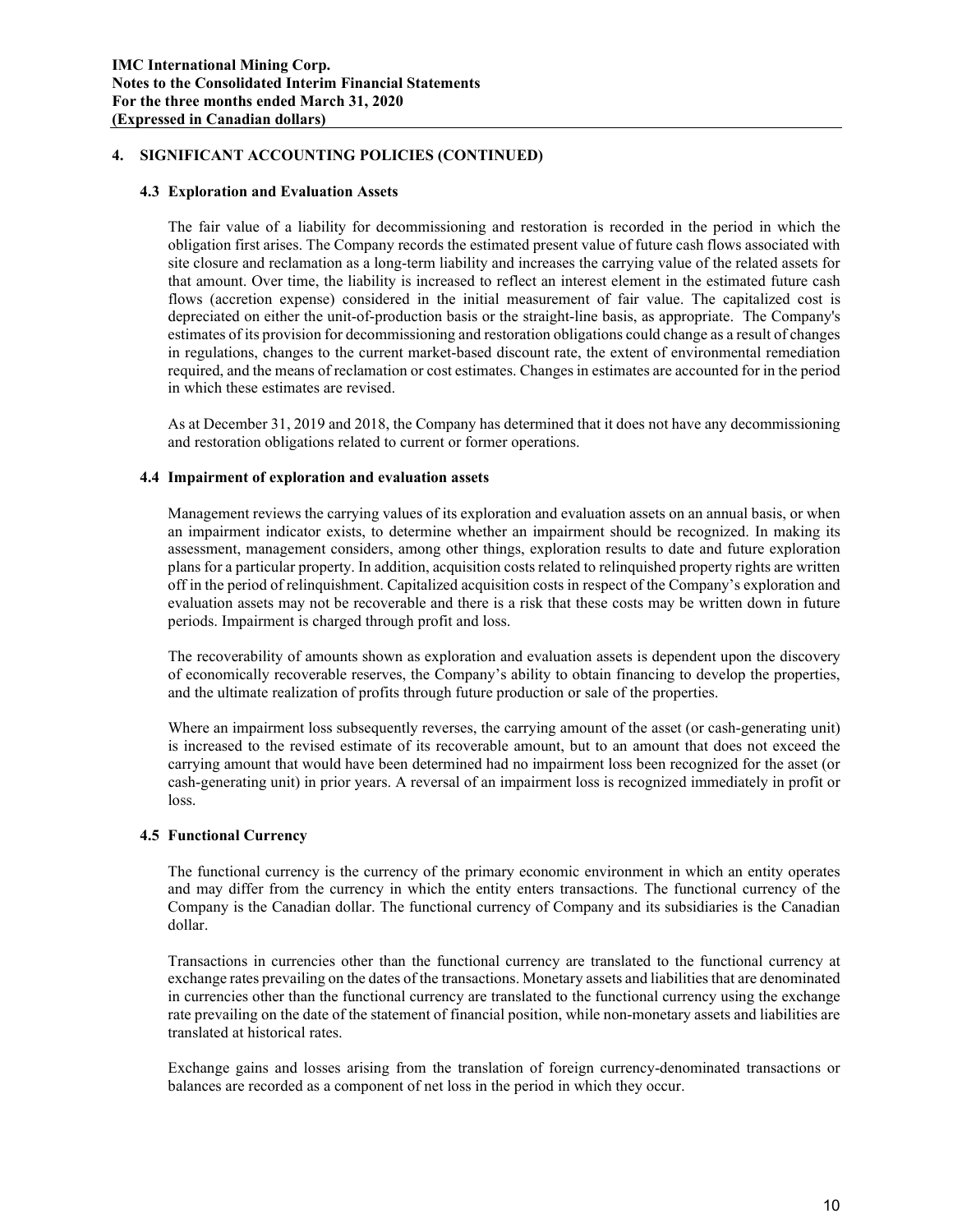### **4.5 Functional Currency (continued)**

The results of operations and financial position of each subsidiary where the functional currency is different from the presentation currency are translated as follows: assets and liabilities for each statement of financial position presented are translated at the closing rate at the date of that statement of financial position; expenses are translated at exchange rates prevailing at the dates of the transactions, all resulting exchange differences are recognized in other comprehensive income.

## **4.6 Provisions**

Liabilities are recognized when the Company has a present obligation (legal or constructive) that has arisen as a result of a past event and it is probable that a future outflow of resources will be required to settle the obligation, provided that a reliable estimate can be made of the amount of the obligation. A provision is a liability of uncertain timing or amount.

Provisions are measured at the present value of the expenditures expected to be required to settle the obligation using a pre-tax rate that reflects the current market assessments of the time value of money and the risk specific to the obligation. The increase in the provision due to the passage of time is recognized as a financing expense.

## **4.7 Income Taxes**

Tax expense recognized in profit or loss comprises the sum of deferred tax and current tax not recognized in other comprehensive income or directly in equity.

Current tax assets and liabilities comprise those obligations to, or claims from, fiscal authorities relating to the current or prior reporting periods, that are unpaid at the reporting date. Current tax is payable on taxable profit which differs from profit or loss in the financial statements. Calculation of current tax is based on tax rates and tax laws that have been enacted or substantively enacted by the end of the reporting period.

Deferred taxes are calculated using the liability method on temporary differences between the carrying amounts of assets and liabilities and their tax bases. Deferred tax is not provided on the initial recognition of goodwill or on the initial recognition of an asset or liability unless the related transaction is a business combination or affects taxable profit or accounting profit. Deferred tax liabilities on temporary differences associated with shares in subsidiaries and joint ventures is not provided for if reversal of these temporary differences can be controlled by the Company and it is probable that reversal will not occur in the foreseeable future.

Deferred tax assets and liabilities are measured using substantively enacted tax rates expected to apply to taxable income in the years in which those temporary differences are likely to reverse. The effect on deferred tax assets and liabilities of a change in tax rates is recognized in profit or loss in the period that includes the substantive enactment date. Deferred tax assets are recognized for all temporary differences, carry-forward of unused tax credits and unused tax losses to the extent that it is probable that future taxable profits will be available against which they can be utilized.

Deferred tax assets and liabilities are calculated, without discounting, at tax rates that are expected to apply to their respective period of realization, provided they are enacted or substantively enacted by the end of the reporting period.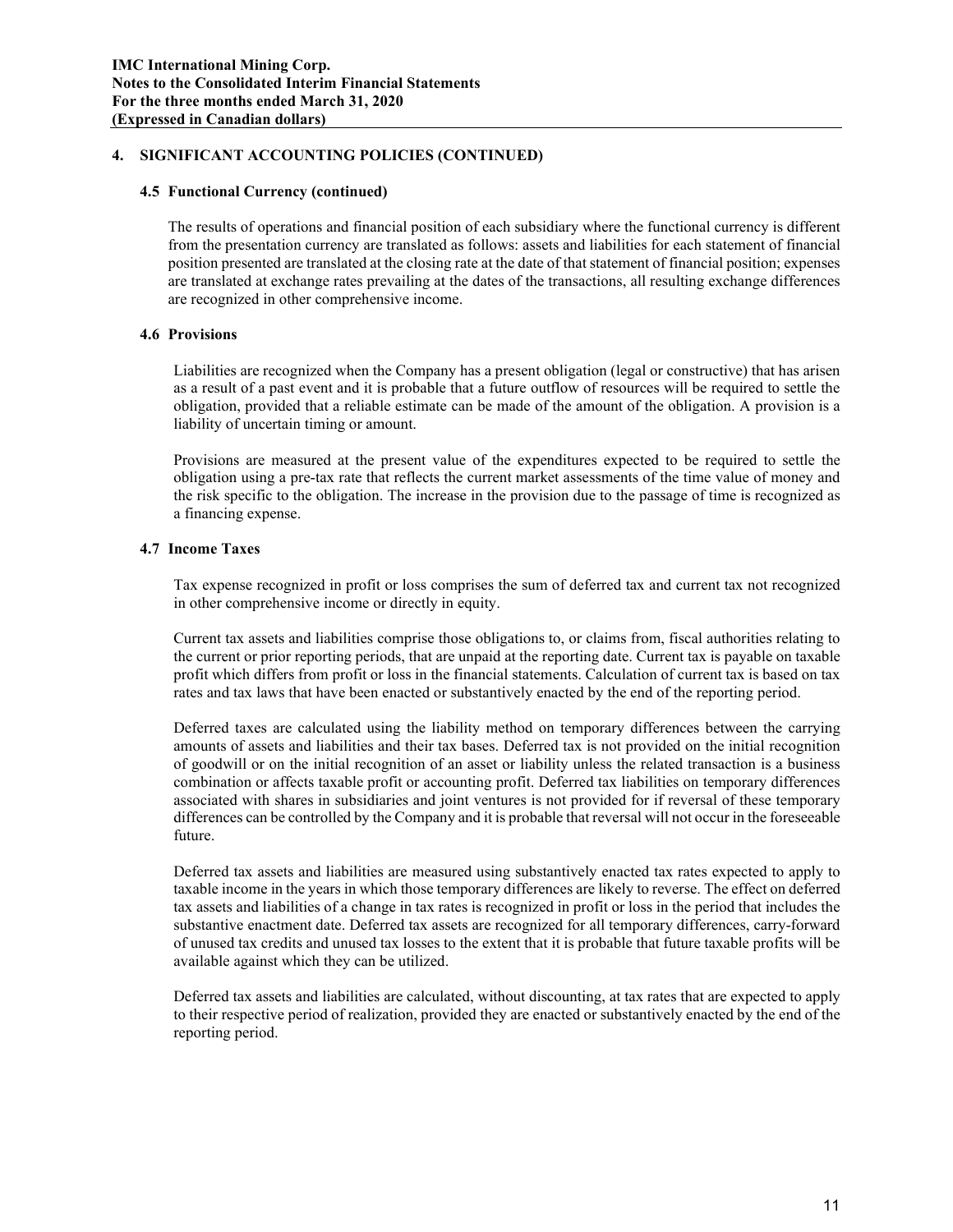#### **4.7 Income Taxes (continued)**

Deferred tax assets and liabilities are offset only when the Company has a right and intention to offset current tax assets and liabilities from the same taxation authority and the deferred tax assets and liabilities relate to income taxes levied by the same taxation authority on either the same entity or different entities which intend to settle current tax assets and liabilities on a net basis or simultaneously in each future period in which significant amounts of deferred tax assets or liabilities are expected to be recovered or settled.

Changes in deferred tax assets or liabilities are recognized as a component of income or expense in profit or loss, except where they relate to items that are recognized in other comprehensive income or directly in equity, in which case the related deferred tax is also recognized in other comprehensive income or equity, respectively.

#### **4.8 Share capital**

The Company records proceeds from share issuances net of issue costs and any tax effects in shareholders' equity. Common shares issued for consideration other than cash are valued based on their market value at the date the shares were granted. Common shares held by the Company are classified as treasury stock and recorded as a reduction to shareholders' equity. The Company has adopted a residual value method with respect to the measurement of shares and warrants issued as private placement units. The residual value method first allocates value to the more easily measurable component based on fair value and then the residual value, if any, to the less easily measurable component. The Company considers the fair value of common shares issued in private placements to be the more easily measurable component of unit offerings and the common shares are valued at their fair value, as determined by the closing quoted bid price on the announcement date. The balance, if any, is allocated to any attached warrants or other features. Any fair value attributed to warrants is recorded as contributed surplus.

#### **4.9 Share-based Payments**

Share-based payment arrangements in which the Company receives goods or services as consideration for its own equity instruments are accounted for as equity-settled transactions and, when determinable, are recorded at the value of the goods and services received. If the value of the goods and services received is not determinable, then the fair value of the share-based payment is used.

The Company uses a fair value-based method (Black-Scholes Option Pricing Model) for all share options granted to directors, employees and certain non-employees. For directors and employees, the fair value of the share options is measured at the date of grant. For grants to non-employees where the fair value of the goods or services is not determinable, the fair value of the share options is measured on the date the services are received.

The fair value of share-based payments is charged either to profit or loss or exploration and evaluation properties, with the offsetting credit to contributed surplus. For directors, employees and consultants, the share options are recognized over the vesting period based on the best available estimate of the number of share options expected to vest. If options vest immediately, the expense is recognized when the options are issued. Estimates are subsequently revised if there is any indication that the number of share options expected to vest differs from previous estimates. Any cumulative adjustment prior to vesting is recognized in the current period. No adjustment is made to any expense recognized in prior periods where vested. For non-employees, the share options are recognized over the related service period. When share options are exercised, the amounts previously recognized in contributed surplus are transferred to share capital.

In the event share options are forfeited prior to vesting, the associated fair value recorded to date is reversed. The fair value of any vested share options that expire remain in contributed surplus.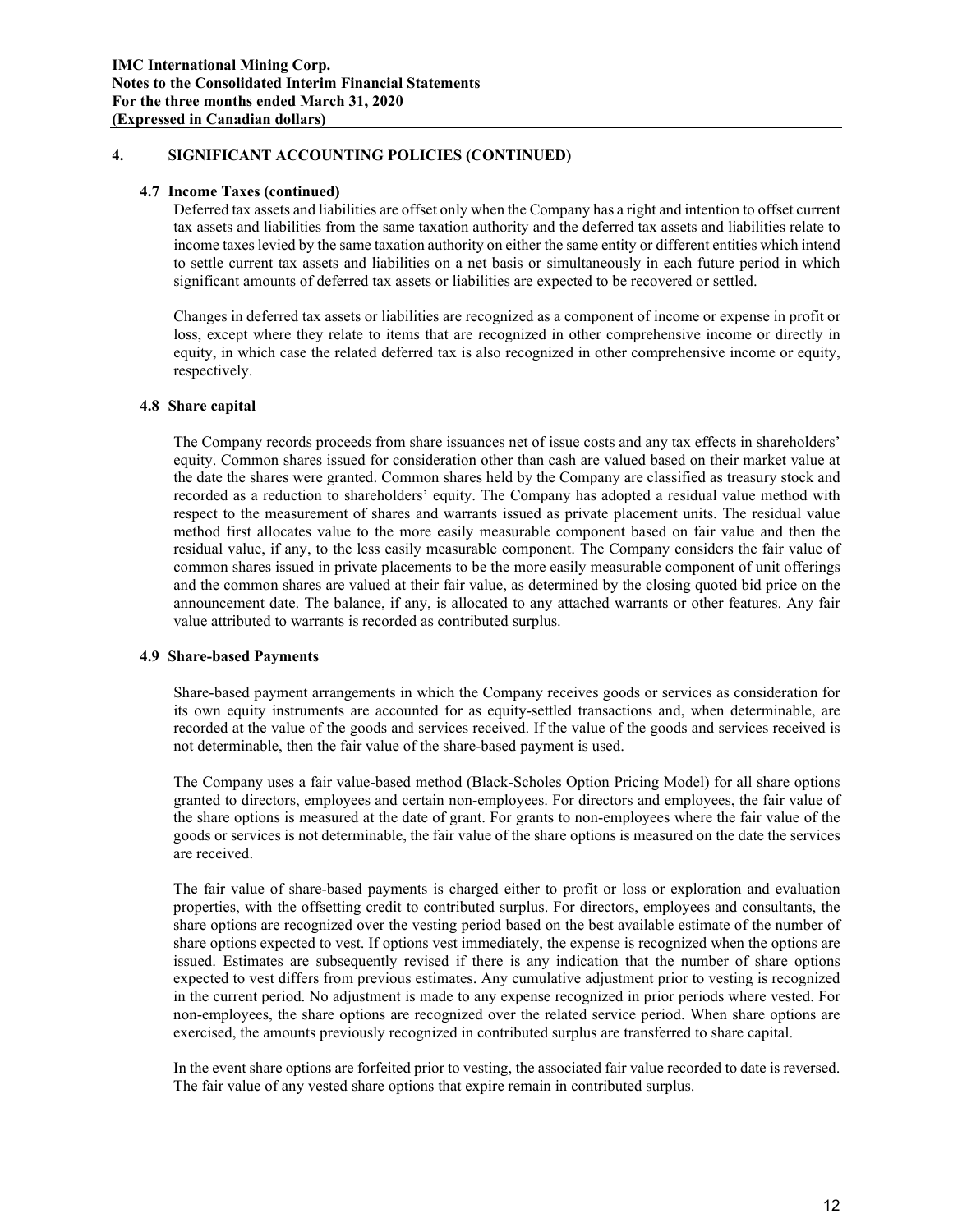#### **4.10Related Party Transactions**

Parties are considered to be related if one party has the ability, directly or indirectly, to control the other party or exercise significant influence over the other party in making financial and operating decisions. Parties are also considered to be related if they are subject to common control or common significant influence. Related parties may be individuals or corporate entities. A transaction is considered to be a related party transaction when there is a transfer of resources or obligations between related parties. Related party transactions that are in the normal course of business and have commercial substance are measured at the exchange amount.

## **4.11Earnings (Loss) per Share**

Basic earnings (loss) per share is computed by dividing net income (loss) (the numerator) by the weighted average number of outstanding common shares for the period (denominator). In computing diluted earnings per share, an adjustment is made for the dilutive effect of outstanding share options, warrants and other convertible instruments. In the periods when the Company reports a net loss, the effect of potential issuances of shares under share options and other convertible instruments is anti-dilutive. Therefore, basic and diluted loss per share are the same. When diluted earnings per share is calculated, only those share options and other convertible instruments with exercise prices below the average trading price of the Company's common shares for the period will be dilutive.

## **4.12Financial Instruments**

The following is the Company's accounting policy for financial instruments under IFRS 9:

(i) Classification

The Company classifies its financial instruments in the following categories: at fair value through profit and loss ("FVTPL"), at fair value through other comprehensive income (loss) ("FVTOCI") or at amortized cost. The Company determines the classification of financial assets at initial recognition. The classification of debt instruments is driven by the Company's business model for managing the financial assets and their contractual cash flow characteristics. Equity instruments that are held for trading are classified as FVTPL. For other equity instruments, on the day of acquisition the Company can make an irrevocable election (on an instrument-by-instrument basis) to designate them as at FVTOCI. Financial liabilities are measured at amortized cost, unless they are required to be measured at FVTPL (such as instruments held for trading or derivatives) or if the Company has opted to measure them at FVTPL.

(ii) Measurement

Financial assets and liabilities at amortized cost are initially recognized at fair value plus or minus transaction costs, respectively, and subsequently carried at amortized cost less any impairment. Financial assets and liabilities at FVTPL Financial assets and liabilities carried at FVTPL are initially recorded at fair value and transaction costs are expensed in the statements of loss. Realized and unrealized gains and losses arising from changes in the fair value of the financial assets and liabilities held at FVTPL are included in the statements of loss in the period in which they arise. Financial assets and liabilities carried at FVTOCI are initially recorded at fair value. Unrealized gains and losses arising from changes in the fair value of the financial assets and liabilities held at FVOCI are included in compressive income or loss in the period in which they arise.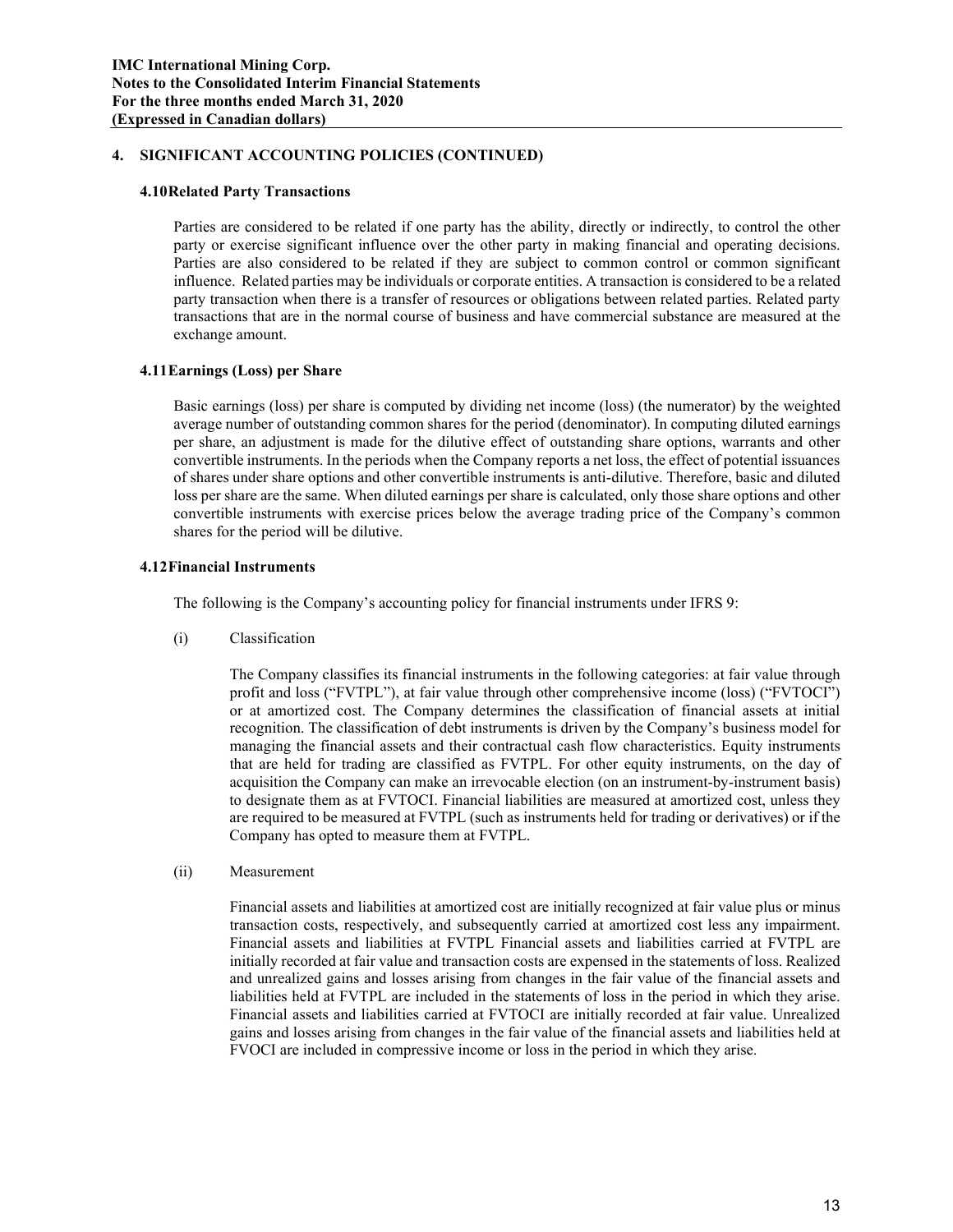## **4.13Financial Instruments**

(iii) Impairment of financial assets at amortized cost

The Company recognizes a loss allowance for expected credit losses on financial assets that are measured at amortized cost. At each reporting date, the Company measures the loss allowance for the financial asset at an amount equal to the lifetime expected credit losses if the credit risk on the financial asset has increased significantly since initial recognition. If at the reporting date, the financial asset has not increased significantly since initial recognition, the Company measures the loss allowance for the financial asset at an amount equal to the twelve month expected credit losses. The Company shall recognize in the statements of loss, as an impairment gain or loss, the amount of expected credit losses (or reversal) that is required to adjust the loss allowance at the reporting date to the amount that is required to be recognized.

(iv) Derecognition

The Company derecognizes financial assets only when the contractual rights to cash flows from the financial assets expire, or when it transfers the financial assets and substantially all of the associated risks and rewards of ownership to another entity. Gains and losses on derecognition are generally recognized in the statements of loss.

## **4.14Share Issuance Costs**

Share issuance costs, which include commissions, facilitation payments, professional fees and regulatory fees, are charged directly to share capital. Share issue costs incurred from the issuance of flow-through shares are charged directly to share capital and expense in proportion to the value of the Company's shares at time of issue and any flow-through share premium.

## **4.15Comprehensive Income (Loss)**

Total comprehensive income comprises all components of profit or loss and other comprehensive income. Other comprehensive income includes items such as gains and losses on re-measuring available-for-sale financial assets and the effective portion of gains and losses on hedging instruments in a cash flow hedge.

## **5. EXPLORATION AND EVALUATION ASSETS**

The Company has 171 mineral claims in the vicinity of the Harcuvar and Harquahala Mountains, Yavapai County, Arizona, United states.

On February 1, 2019, the Company completed the spin out transaction to acquire the mineral property claims described above. A summary of the capitalized acquisition and exploration expenditures and accumulated totals for the periods ended December 31, 2019 and 2018 are as follows:

| <b>Balance at December 31, 2019</b> | 266,165 |
|-------------------------------------|---------|
| Additions during the period         | 9.232   |
| <b>Balance at March 31, 2020</b>    | 275.397 |

Subsequent to March 31, 2020, the Company completed its acquisition of Thane Minerals Inc. (see Note 12)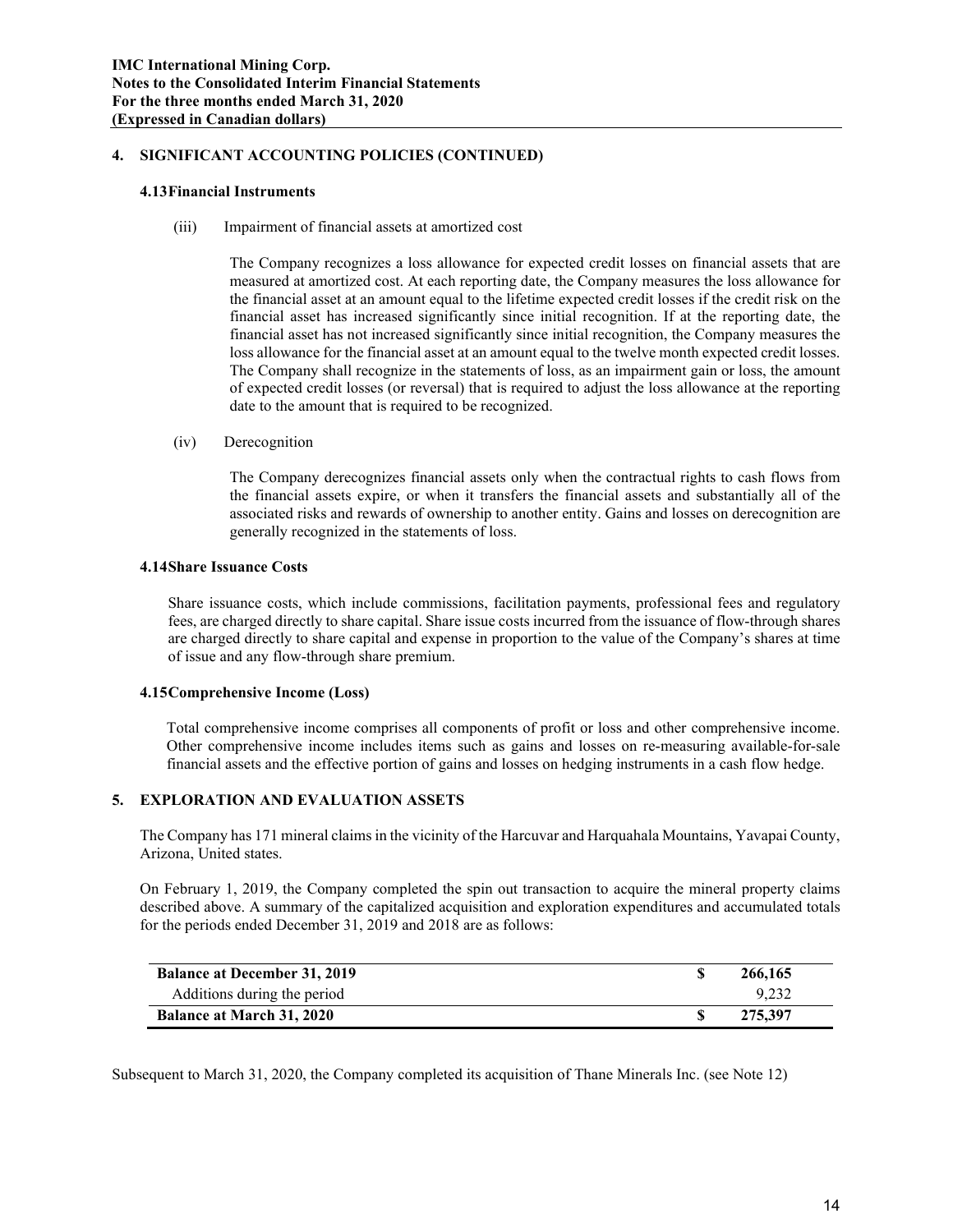## **6. EQUITY**

## **6.1 Authorized Share Capital**

Unlimited number of common shares with no par value.

## **6.2 Shares Issued**

Shares issued and outstanding as at March 31, 2020 are 30,525,392 common shares.

On January 2, 2020, the Company split its shares on the basis of two common shares for each outstanding common share. See Note 1.

During three months ended March 31, 2020, the Company had the following share transactions:

Issued 210,000 common shares of the Company for gross proceeds of \$21,000 pursuant to warrant exercises.

Issued 3,110,000 units at a price of \$0.25 per unit for total proceeds of \$777,500. Each unit consists of one common share and one share purchase warrant entitling the holder to acquire one additional common share of the Company at a price of \$0.40 for a period of two years. Cash finders' fees of \$32,250 were paid. 87,000 finder's warrants were issued at the same terms. As the original warrants had a fair value of \$nil, the finder's warrants were also valued at \$nil.

## **6.3 Warrants**

As of March 31, 2020, the following warrants were outstanding:

|                          | Warrants   | Weighted average<br>exercise price |
|--------------------------|------------|------------------------------------|
| <b>December 31, 2019</b> | 20,646,150 | \$<br>0.07                         |
| Exercised                | (210,000)  | (0.10)                             |
| Issued                   | 3.197.000  | 0.40                               |
| <b>March 31, 2020</b>    | 23,633,150 | \$<br>0.07                         |

| <b>Expiry date</b>  | Warrants   |  | <b>Exercise price</b> |
|---------------------|------------|--|-----------------------|
| April 18, 2021      | 16,390,000 |  | 0.05                  |
| October 15, 2021    | 4,046,150  |  | 0.16                  |
| February 21, $2022$ | 3,197,000  |  | 0.40                  |
|                     | 23,633,150 |  | 0.12                  |

At March 31, 2020, the weighted-average remaining life of the outstanding warrants was 0.98 years.

Subsequent to March 31, 2020:

- **i.** 8,146,922 warrants were exercised for gross proceeds of \$470,808.
- **ii.** 3,143,166 warrants were granted at an exercise price of \$0.60 per warrant for two years
- **iii.** 189,158 warrants were issued at an exercise price of \$0.70 per warrant for two years
- **iv.** 251,453 warrant units were issued at an exercise price of \$0.48 per warrant unit for two years. Each warrant unit consists one common share and one common share purchase warrant at an exercise price of \$0.60 per warrant for two years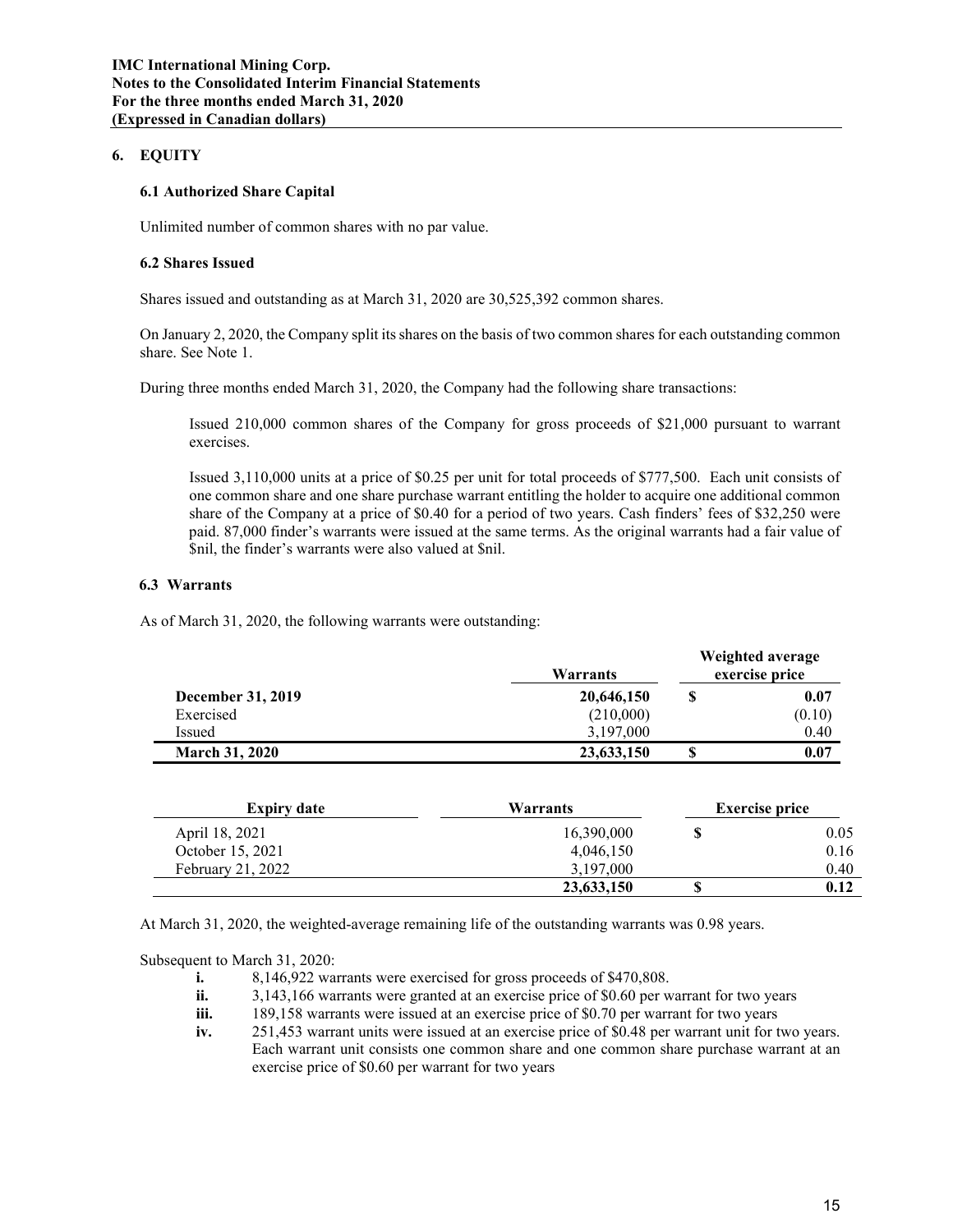## **6. EQUITY (CONTINUED)**

### **6.4 Options and Share-based Compensation**

The Company has adopted an equity incentive plan (the "Plan") whereby up to 20% of the outstanding shares of the Company as of the date of grant have been reserved for the grant and issuance to its employees, officers, directors and consultants. Under the Plan, the exercise price of an option may not be set at less than the minimum price permitted by the CSE. The aggregate number of options granted to any one individual during any 12-month period may not exceed 5% of the issued shares of the Company, or 2% in the case of consultants and investor relations representatives. The Plan provides for full vesting of the stock options on the date of approval of the options by the appropriate regulatory authority. Stock options granted to any person engaged in investor relations activities will vest over a period of not less than 12 months with no more than 25% of the stock options vesting in any three-month period. The exercise price of any stock options granted under the Plan shall be determined by the Board but may not be less than the market price of the common shares on the Exchange on the date of grant (less any discount permissible under Exchange rules). The term of any stock options granted under the Plan shall be determined by the Board at the time of grant but may not exceed ten years.

As at March 31, 2020 2,895,000 options were outstanding and had a weighted average remaining life of 4.23 years.

The following stock options are issued under the stock option plan:

|                            |                | Weighted average    |
|----------------------------|----------------|---------------------|
|                            | <b>Options</b> | exercise price (\$) |
| Balance, December 31, 2019 | 2,895,000      | 0.23                |
| Options granted            | ۰              |                     |
| Exercised                  | $\,$           |                     |
| Balance, March 31, 2020    | 2,895,000      | 0.23                |

|                    | <b>Outstanding and exercisable</b> |                            |                            |  |  |
|--------------------|------------------------------------|----------------------------|----------------------------|--|--|
|                    |                                    |                            | Remaining contractual life |  |  |
| <b>Expiry date</b> | <b>Number of options</b>           | <b>Exercise price (\$)</b> | (vears)                    |  |  |
| June 09, 2022      | 35,000                             | 0.25                       | 2.19                       |  |  |
| August 18, 2022    | 30,000                             | 0.55                       | 2.38                       |  |  |
| July 22, 2023      | 480,000                            | 0.50                       | 3.31                       |  |  |
| September 27, 2023 | 20,000                             | 0.87                       | 3.49                       |  |  |
| November 06, 2023  | 30,000                             | 0.70                       | 3.60                       |  |  |
| September 24, 2024 | 2,300,000                          | 0.16                       | 4.49                       |  |  |
|                    | 2,895,000                          | 0.23                       | 4.23                       |  |  |

#### **7. RELATED PARTY TRANSACTIONS**

Key management personnel are the directors and officers of the Company. Management compensation transactions for the three months ended March 31, 2020 and 2019 are summarized as follows:

|                    | 2020 |    | 2019 |
|--------------------|------|----|------|
| Management<br>tees | ,000 | ۰Ω | ,450 |

During the three months ended December 31, 2020, \$24,000 was paid to a Company owned by an officer and director of the Company for CEO and geology related services provided (2019 - \$9,450). \$8,000 of this amount is included in accounts payable and accrued liabilities as at March 31, 2020.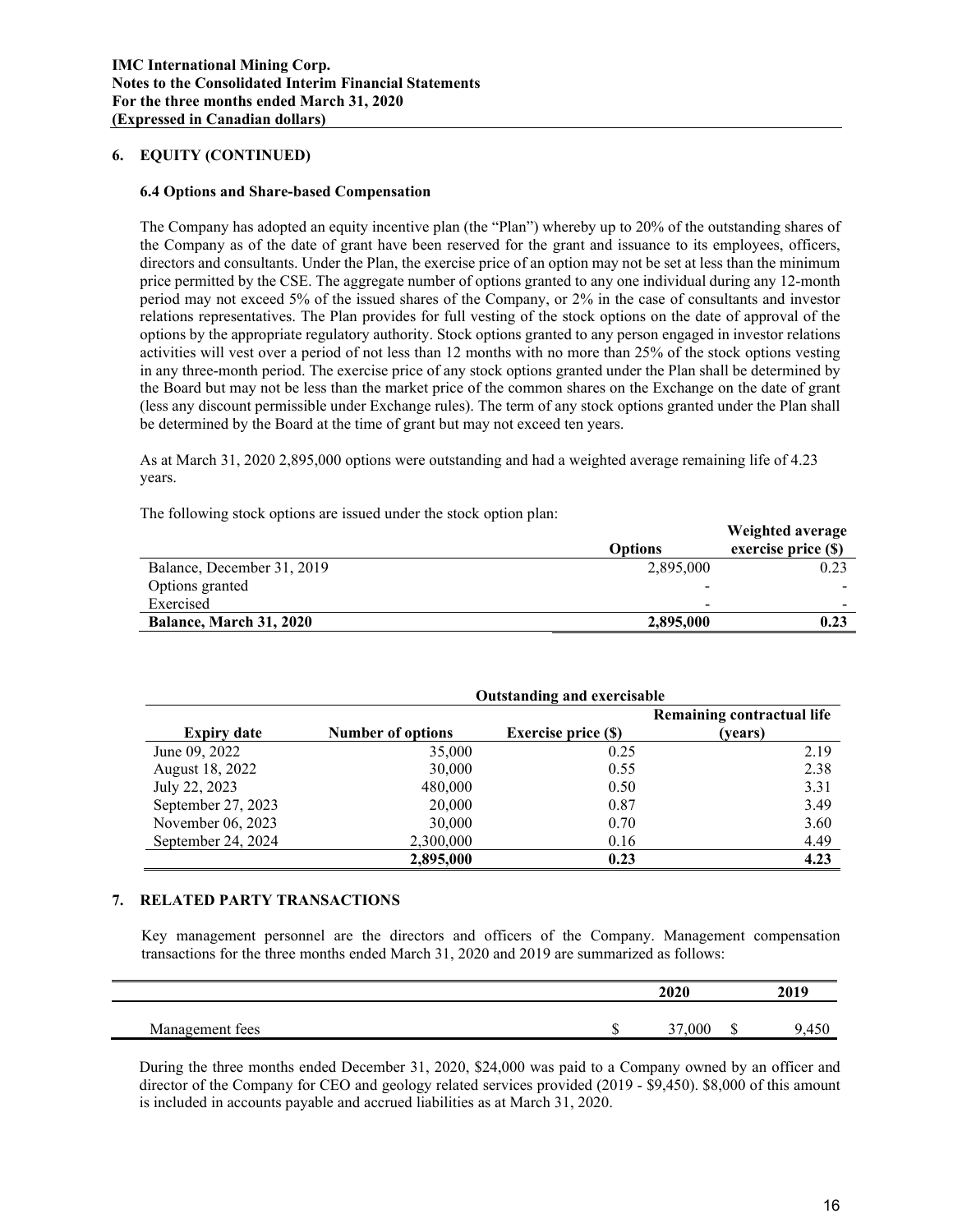## **7. RELATED PARTY TRANSACTIONS (CONTINUED)**

During the three months ended March 31, 2020, \$3,000 was paid to an officer of the Company for CFO related services provided (2019 – nil). This \$3,000 is included in accounts payable and accrued liabilities as at March 31, 2020.

During the three months ended March 31, 2020, \$10,000 was paid to a previous officer of the Company for CFO related services provided (2019 – nil). This \$10,000 is included in accounts payable and accrued liabilities as at March 31, 2020.

# **8. LOAN FACILITY**

As of March 31, 2020, the Company has access to a loan facility for proceeds up to \$400,000 to be used to complete exploration and evaluation activities. To date, no amounts have been borrowed.

## **9. MANAGEMENT OF CAPITAL**

The Company defines the capital that it manages as its cash and share capital.

The Company's objective when managing capital is to maintain corporate and administrative functions necessary to support the Company's operations and corporate functions; and to seek out and acquire new projects of merit.

The Company manages its capital structure in a manner that provides sufficient funding for operational and capital expenditure activities. Funds are secured, when necessary, through debt funding or equity capital raised by means of private placements. There can be no assurances that the Company will be able to obtain debt or equity capital in the case of working capital deficits.

The Company does not pay dividends and has no long-term debt or bank credit facility. The Company is not subject to any externally imposed capital requirements.

## **10. RISK MANAGEMENT**

#### **10.1 Financial Risk Management**

The Company may be exposed to risks of varying degrees of significance which could affect its ability to achieve its strategic objectives. The main objectives of the Company's risk management processes are to ensure that risks are properly identified and that the capital base is adequate in relation to those risks. The principal risks to which the Company is exposed are described below.

# **a. Capital Risk**

The Company manages its capital to ensure that there are adequate capital resources for the Company to maintain operations. The capital structure of the Company consists of share capital.

## **b. Credit Risk**

Credit risk is the risk that a counter party will be unable to pay any amounts owed to the Company. Management's assessment of the Company's exposure to credit risk is low.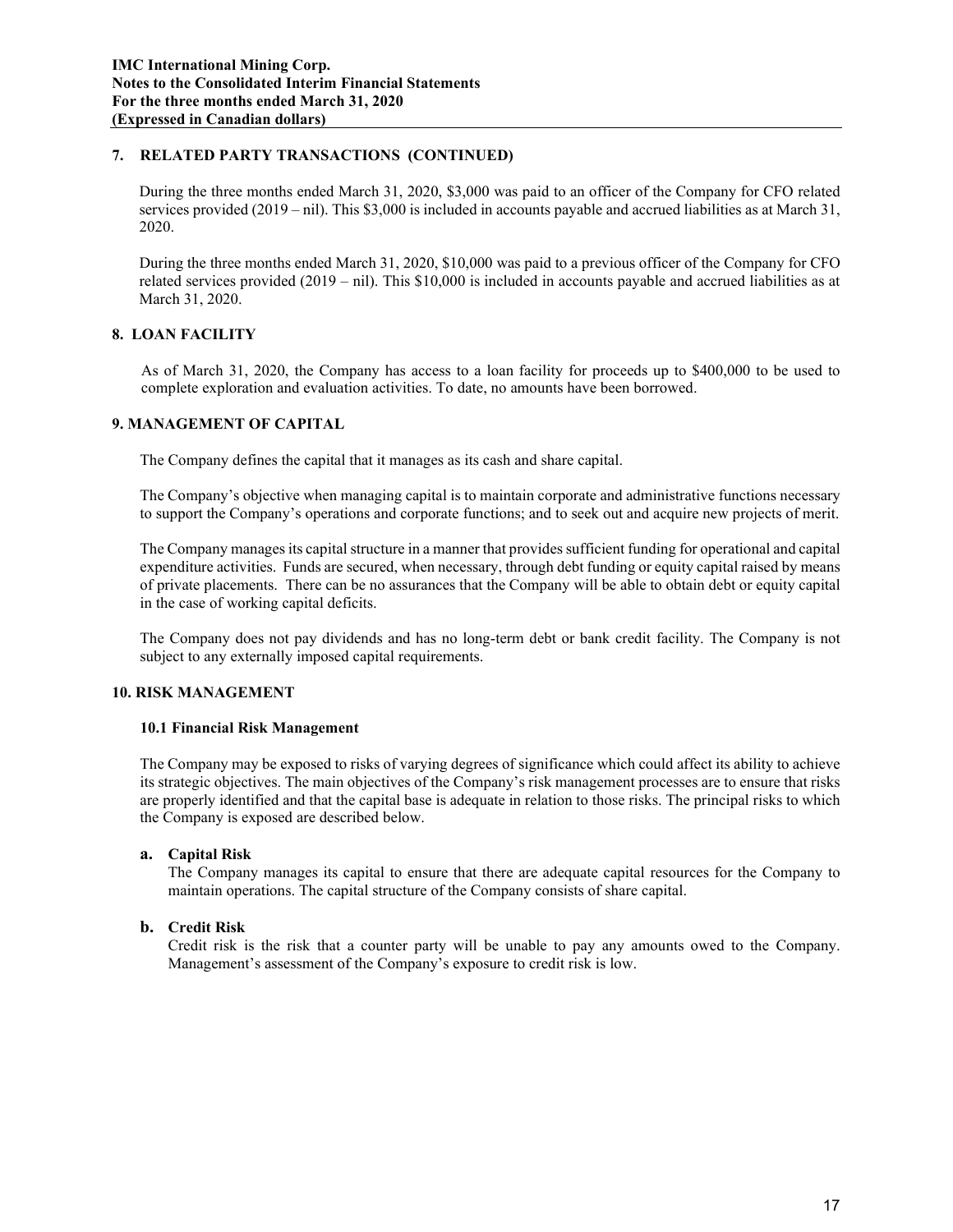## **10. RISK MANAGEMENT (CONTINUED)**

### **10.1 Financial Risk Management (continued)**

## **c. Liquidity Risk**

Liquidity risk is the risk that the Company is not able to meet its financial obligations as they fall due. As at March 31, 2020, the Company's working capital is \$534,269 (2019 - \$386,595), and it does not have any long-term monetary liabilities. The Company may seek additional financing through debt or equity offerings, but there can be no assurance that such financing will be available on terms acceptable to the Company or at all. Any equity offering will result in dilution to the ownership interests of the Company's shareholders and may result in dilution to the value of such interests. The Company's approach to managing liquidity risk is to ensure that it will have sufficient liquidity to meet liabilities when due. As at March 31, 2020, the Company has cash of \$9,366, amounts receivable of \$14,485, and accounts payable and accrued liabilities of \$144,068.

## **d. Market Risk**

Market risk incorporates a range of risks. Movements in risk factors, such as market price risk and currency risk, affect the fair values of financial assets and liabilities. The Company is not exposed to these risks.

## **10.2 Fair Values**

Level 1 – Unadjusted quoted prices in active markets that are accessible at the measurement date for identical, unrestricted assets or liabilities.

Level 2 – Quoted prices in markets that are not active, or inputs that are not observable, either directly or indirectly, for substantially the full term of the asset or liability.

Level 3 – Prices or valuation techniques that require inputs that are both significant to the fair value measurement and unobservable (supported by little or no market activity).

Cash is measured at fair value using level 1 inputs. The carrying value of accounts payable approximates its fair values due to its short-term to maturity.

Assets and liabilities are classified in their entirety based on the lowest level of input that is significant to the fair value measurement.

#### **11. LOAN RECEIVABLE**

As at March 31, 2020, the Company had a balance receivable from a third party with an interest rate of 4% and a balance at year-end of \$75,974, which was collected subsequent to March 31, 2020.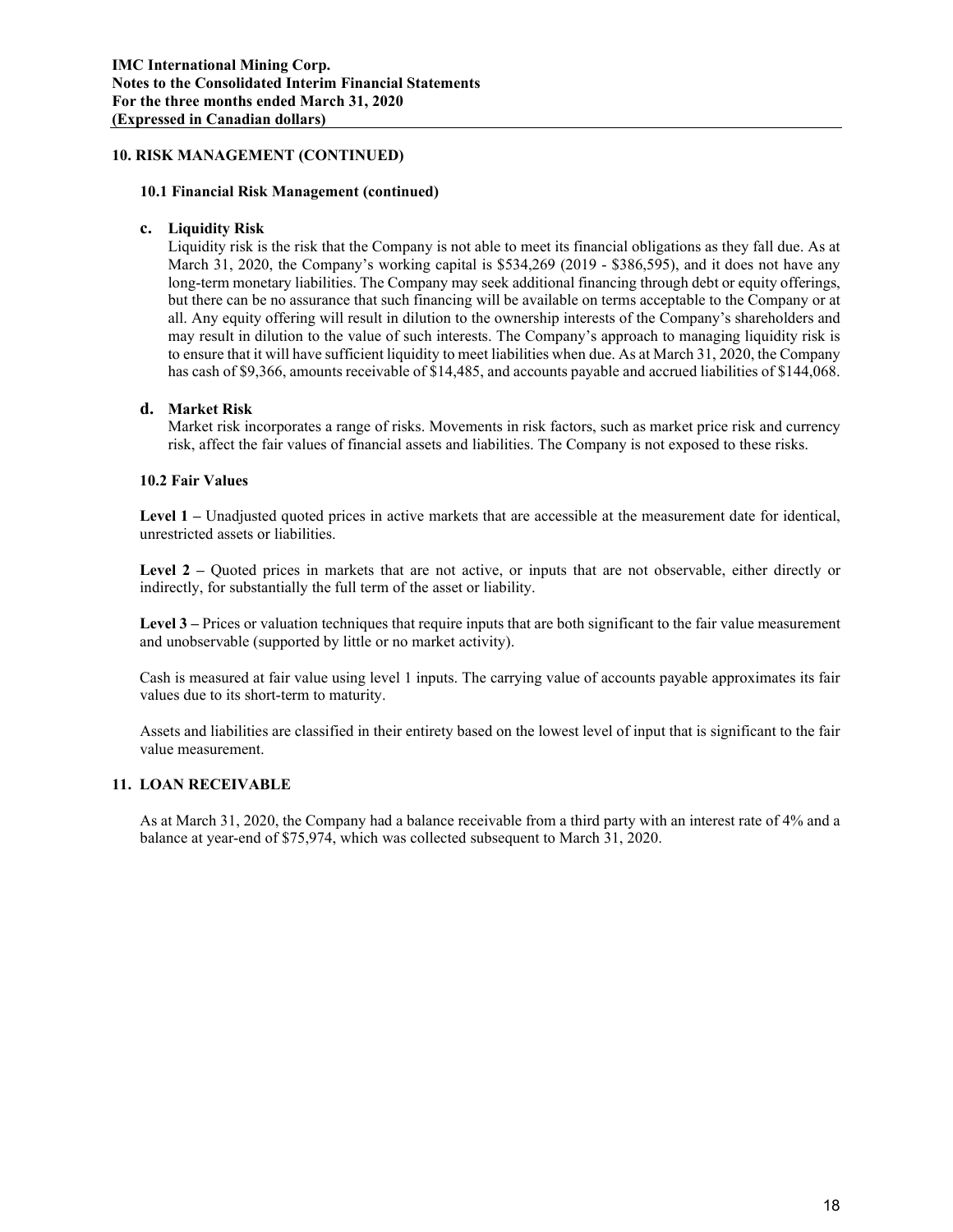### **12. SUBSEQUENT EVENTS**

i) During April 2020, the Company acquired 100% of the issued and outstanding capital of Thane Minerals Inc. ("Thane"), which holds a 100% interest in the Cathedral area of north-central British Columbia. As consideration for the acquisition the Company issued 5,263,158 common shares of its own stock measured at a fair value of \$0.495 per share. The Purchased Shares will be escrowed and released over a 36-month period (the "Purchased Shares"). In addition to the foregoing, if through additional exploration programs, a resource calculation of at least 800,000,000lbs of copper-equivalent, as determined based on a National Instrument 43-101 (Standards of Disclosure for Mineral Projects) compliant resource estimate, is determined to be indicated within the Cathedral area, then IMC will issue an additional aggregate of \$2,000,000 worth of common shares (or cash in lieu) to the previous shareholders of Thane.

This transaction will be accounted for as a business combination. The fair value of the shares issued in excess of the net assets of Thane was \$1,396,188 and is recognized in goodwill, summarized as follows:

#### **Cost of acquisition**

| Common shares issued: 5,263,158 common shares at \$0.495 per share | \$ | 2,605,263 |
|--------------------------------------------------------------------|----|-----------|
| Fair value of Net assets acquired                                  |    |           |
| Cash                                                               | S  | 770       |
| Reclamation bond                                                   |    | 10,000    |
| Exploration and evaluation assets                                  |    | 1,251,720 |
| Total assets                                                       | S  | 1,262,490 |
|                                                                    |    |           |
| Current liabilities                                                | S  | 53,415    |
| Net assets acquired                                                |    | 1,209,075 |
| Goodwill                                                           | \$ | 1,396,188 |

Measurement period: The fair values of assets and liabilities as at acquisition date are still within the measurement period as defined in IFRS 3. As such, these values are subject to change.

ii) On April 16, 2020, the Company entered into a draw down equity financing of up to \$8,000,000 with Alumina Partner, LLC, a New York based private equity financing for the purpose of continuing its growth strategy through exploration and acquisition. The agreement details the purchase of up to \$8,000,000 of the Company's units consisting of one common share and one common share purchase warrant at discounts ranging from 15% to 25% of the market price. The financing is at the sole discretion of the Company allowing for the ability to access funds as necessary.